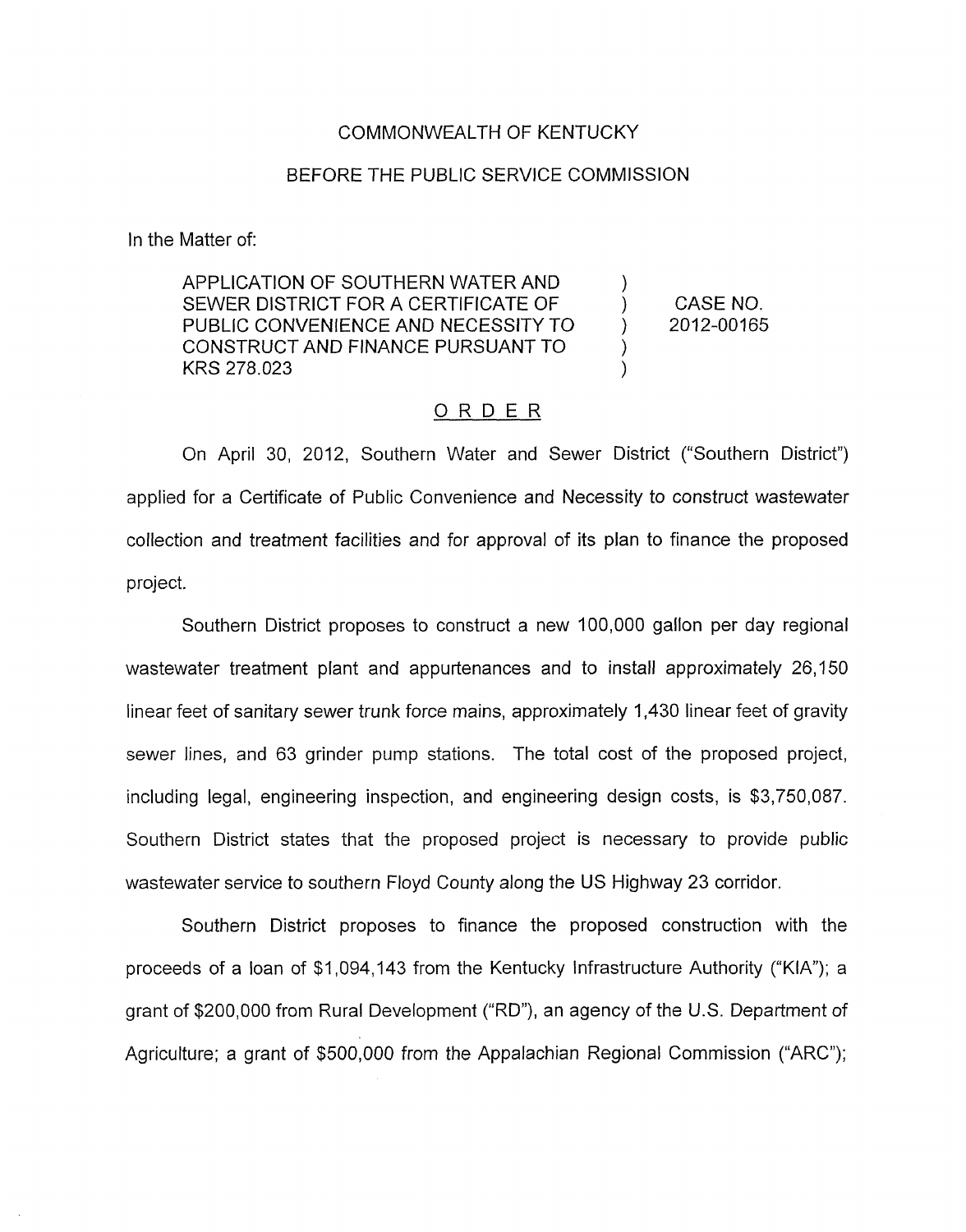appropriated funds from the Kentucky General Assembly<sup>1</sup> in the amount of \$1,600,000; Coal Severance Grants in the amount of \$55,944; and a grant of \$300,000 from the Local Government Economic Development Fund. The proposed KIA loan provides for forgiveness of 30 percent of the principal amount, or approximately \$328,243, over the 20-year term of the loan and for an interest at a rate of one percent per annum.

Southern District submitted its application pursuant to KRS 278.023. Notwithstanding KRS 278.020(1) and KRS 278.300, KRS 278.023 requires the Commission to accept agreements between water districts and RD regarding construction projects and to issue the necessary orders to implement the terms of such agreements within 30 days of satisfactory completion of the minimum filing requirements.

KRS 278.023 does not grant the Commission any discretionary authority to modify or reject any portion of the agreement between RD and Southern or to defer the issuance of all necessary orders to implement the terms of that agreement. It further denies the Commission any authority to reject an application when the evidence of record indicates that a water district's proposed facilities will result in the wasteful duplication of facilities or excessive investment or its proposed rates are unfair, unjust, or unreasonable.

Southern District's application met the minimum filing requirements of KRS 278.023 on April 30, 2012. The Commission, therefore, is not able to review this application using the same standards that are used for applications that are not filed pursuant to KRS 278.023.

 $\mathbf{1}$ See 2006 Ky. Acts Ch. 352; 2008 Ky. Acts Ch. 191.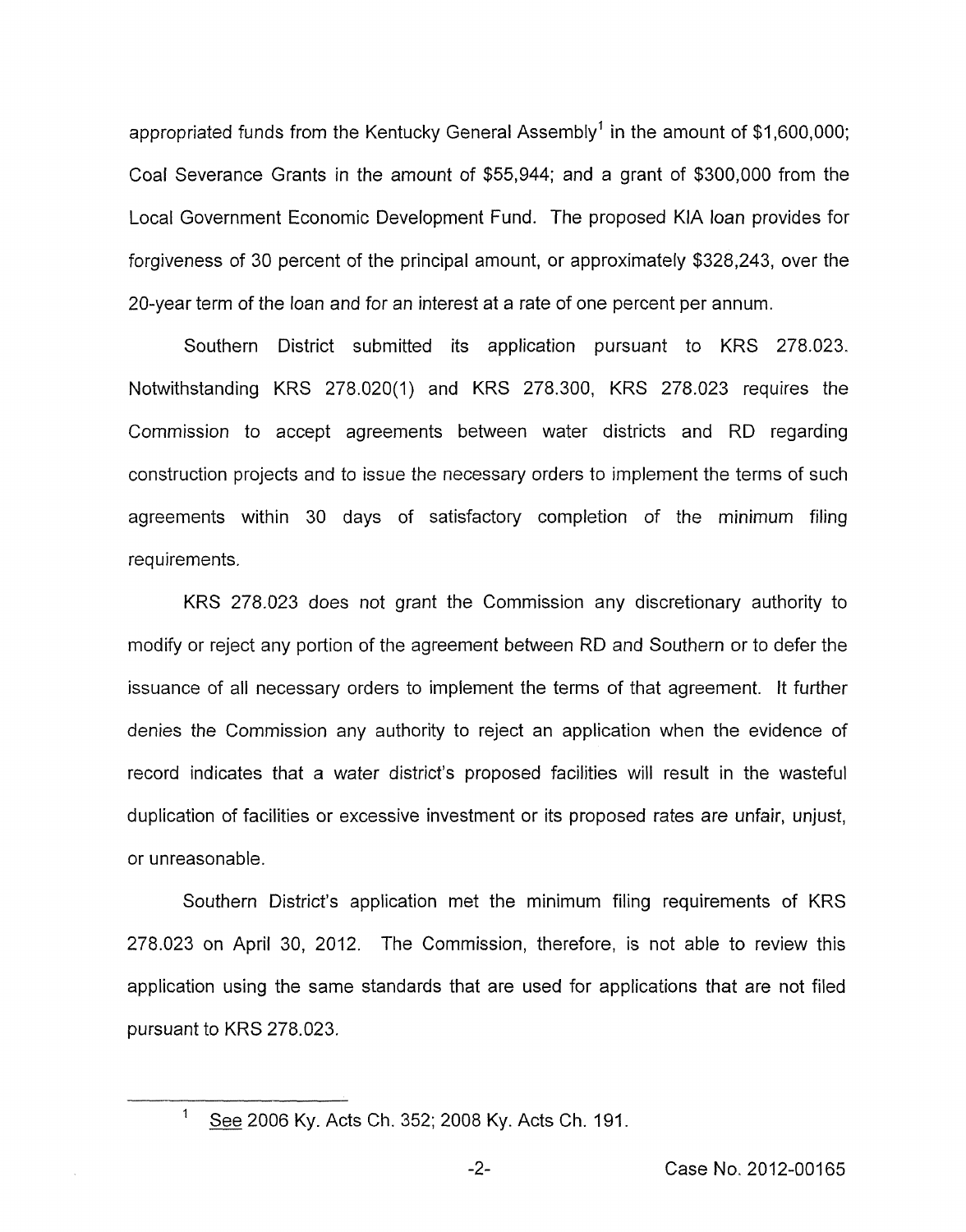IT IS THEREFORE ORDERED that:

1. Southern District is granted a Certificate of Public Convenience and Necessity for the proposed construction project.

2. Southern District's proposed plan of financing is accepted.

3. Southern District is authorized to enter an Assistance Agreement with KIA to borrow \$1,094,143. Thirty percent of the principal will be forgiven over the life of the loan and the remaining portion will be repaid over a 20-year period at an interest rate of one percent per annum.

4. When Southern District receives principal forgiveness, it shall debit the appropriate Long Term-Debt Account for the amount of the forgiveness and make a corresponding credit entry to Account 271 - Contributions In Aid of Construction.

*5.* The proceeds from the loan shall be used only for the purposes specified in Southern District's application.

6. Notwithstanding ordering paragraph 5, if surplus funds remain after the approved construction has been completed, Southern District may use such surplus to construct additional plant facilities if RD approves of the use and the additional construction will not result in a change in Southern District's rate for service. Southern District shall provide written notice *of* this additional construction in accordance with 807 KAR 5:069, Section 3.

*7.* Southern District shall file a copy of the "as-built" drawings and a certified statement of a licensed professional engineer with a Kentucky registration in civil or mechanical engineering that the construction has been satisfactorily completed in accordance with the contract plans and specifications within 60 days of the substantial completion of the construction certified herein.

**-3-** Case No. 2012-00165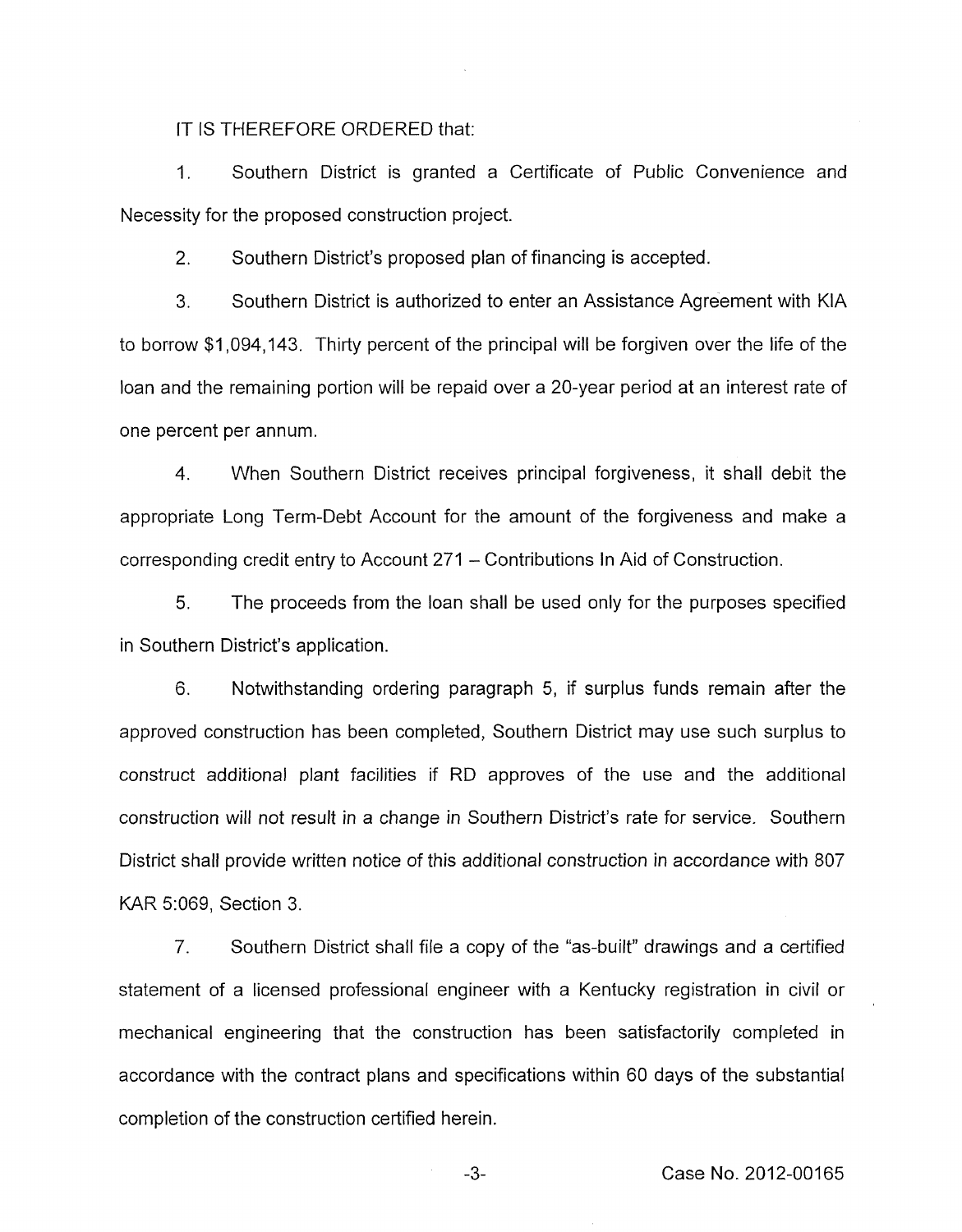8. Southern District shall require the construction to be inspected under the general supervision of a licensed professional engineer with a Kentucky registration in civil or mechanical engineering to ensure that the construction work is done in accordance with the contract drawings and specifications and in conformance with the best practices of the construction trades involved in the project.

9. Southern shall notify the Commission one week prior to the actual start of construction and at the 50-percent completion point.

10. Any documents filed in the future pursuant to ordering paragraphs 6, 7, or 9 of this Order shall reference this case number and shall be retained in the utility's general correspondence file.

Nothing contained herein shall be deemed a warranty of the Commonwealth of Kentucky, or any agency thereof, of the financing herein accepted.

By the Commission



**V**e Director

Case No. 2012-00165